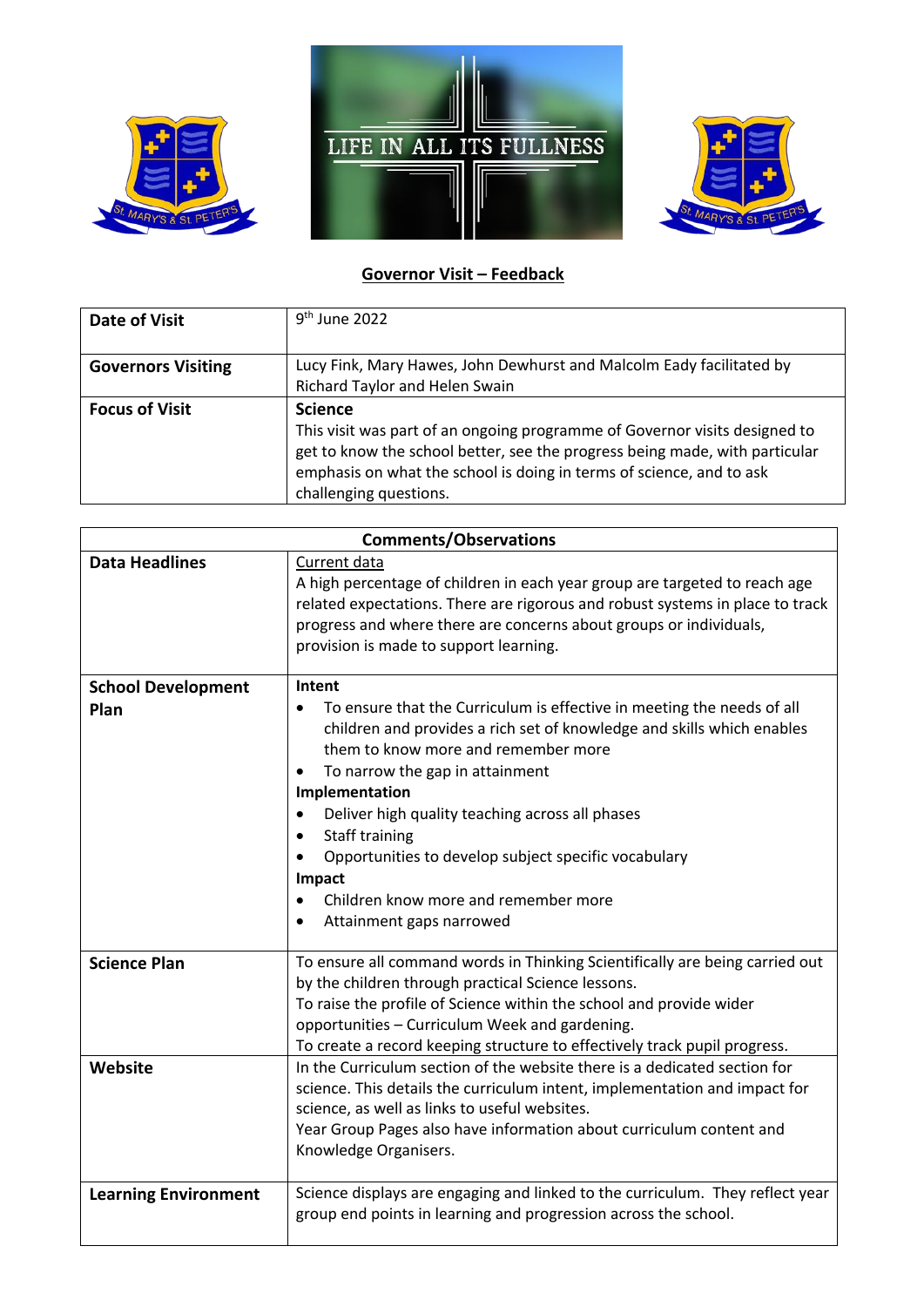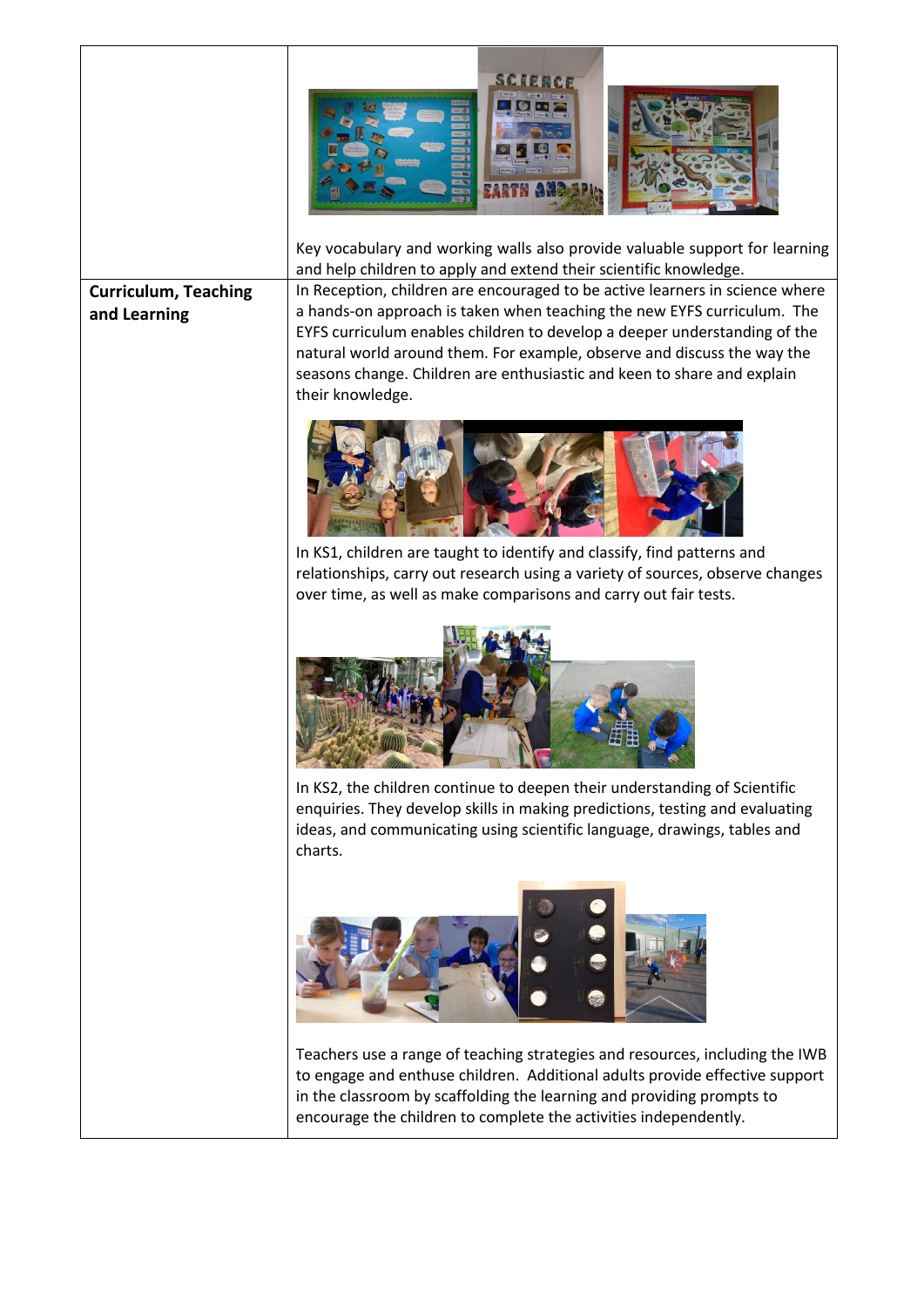|                                                              | Assessment is consistent across the school: teachers use a range of<br>strategies in the class for formative assessment to check children are ready<br>to progress.                                                                                                                                                                                               |
|--------------------------------------------------------------|-------------------------------------------------------------------------------------------------------------------------------------------------------------------------------------------------------------------------------------------------------------------------------------------------------------------------------------------------------------------|
| <b>Engagement in Learning</b><br>(behaviour and<br>attitude) | Children are confident, engaged and enjoy science at SMSP. They are keen<br>to demonstrate and explain their knowledge and participate fully during the<br>lessons.                                                                                                                                                                                               |
|                                                              | Throughout the school, children approach their learning with a positive and<br>determined mindset to develop their knowledge and understanding of all<br>areas of science covered in the National Curiculum.                                                                                                                                                      |
|                                                              | The focus for our SMSP Curriculum week 2022 was Growth, following the<br>British Science Week theme, and we had visitors in working with the<br>children, including Scientists from the National Physical Laboratory.<br>Throughout the year we also have visitors from BP as well as various other<br>trips and workshops, e.g. farm on the field, pond dipping. |
|                                                              | Year 6 pupils enjoy the responsibility afforded to them as science Advocates,<br>where they help manage Science resources and also help raise the profile of<br>Science in the school through activities such as being part of the judging<br>panel for the Royal Society and then sharing their findings with others.                                            |
| <b>Pupils' Learning</b><br>(class books, work<br>scrutiny)   | Evidence in science books and Class Books show clear progression of skills<br>and knowledge across the school.<br>There are a range of age appropriate recording opportunities and a balance<br>of individual and paired work. Activities are differentiated to meet the<br>needs of the children and resources are available to support learning.                |
|                                                              |                                                                                                                                                                                                                                                                                                                                                                   |
|                                                              |                                                                                                                                                                                                                                                                                                                                                                   |
|                                                              | Class books are used to record paired or group investigations.                                                                                                                                                                                                                                                                                                    |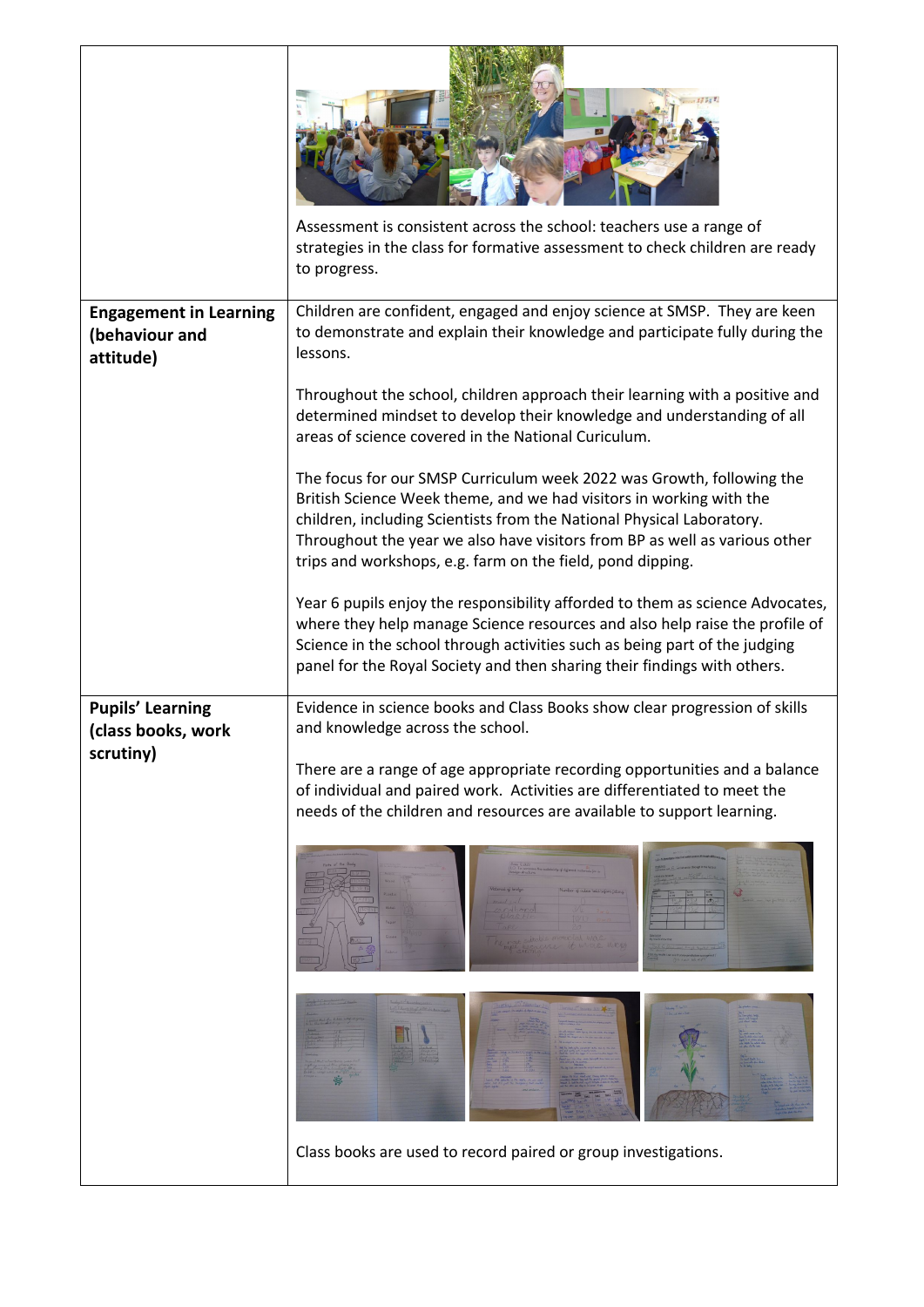| <b>Pupil Voice</b>      | Children talk with enthusiasm about science and are keen to share their<br>extensive knowledge.<br>Reception 'I am an omnivore because I eat plants and meat.'<br>Year 2 'We enjoy working in groups for the practical activities.'<br>Year 6 'I like learning about new things and my favourite part is doing<br>experiments.'                                                                                                                                                                                                                                                                                                                                                                                                                                                                                                                                                                                                                                                                                                                                                                                                                                                                                                                                                                                                                                                                                                                                                                                                                                                                                                                                                                                                                                                     |  |
|-------------------------|-------------------------------------------------------------------------------------------------------------------------------------------------------------------------------------------------------------------------------------------------------------------------------------------------------------------------------------------------------------------------------------------------------------------------------------------------------------------------------------------------------------------------------------------------------------------------------------------------------------------------------------------------------------------------------------------------------------------------------------------------------------------------------------------------------------------------------------------------------------------------------------------------------------------------------------------------------------------------------------------------------------------------------------------------------------------------------------------------------------------------------------------------------------------------------------------------------------------------------------------------------------------------------------------------------------------------------------------------------------------------------------------------------------------------------------------------------------------------------------------------------------------------------------------------------------------------------------------------------------------------------------------------------------------------------------------------------------------------------------------------------------------------------------|--|
| <b>SIP Visit</b>        | Our school improvement advisor visited the school in April and monitored<br>science.<br>Strengths observed included:<br>Teachers presenting subject matter clearly for example a short video of<br>$\bullet$<br>the life cycle of a dandelion, real resources (dandelions, fruit cut to show<br>pips / seeds)<br>Promotion of appropriated discussion and scientific vocabulary, for<br>$\bullet$<br>example recording key words on the board or mini whiteboards to<br>support recording later (germinate, photosynthesis), sorting activity to<br>match descriptions of each part of a plant to the name of that part and<br>the picture, discussion partners and paired work, Dragon's Den<br>challenge.<br>Understanding checked systematically through probing questions (What<br>$\bullet$<br>is it dirty with? soil. Why is this important? When else might we use a<br>dimmer switch?), recall quizzes, flashbacks to learning.<br>Assessment used to understand children's different starting points and<br>$\bullet$<br>adapt tasks appropriately, keeping expectations high.<br>An environment that supports children's scientific learning, for example<br>$\bullet$<br>resources ready, display boards (rainforest), laminated knowledge<br>organisers.<br>Children were able to demonstrate that they knew more and<br>$\bullet$<br>remembered more, for example a topic on magnets from earlier in the<br>year or how their knowledge had increased since they last studied<br>plants.<br>Next steps:<br>Teachers and children to make use of visualisers to look in more detail at<br>small items (daisy, pips in apple).<br>Teachers to model how to use equipment correctly.<br>٠<br>Identifying possible misconceptions and using these as learning points.<br>٠ |  |
| <b>Summary Comments</b> |                                                                                                                                                                                                                                                                                                                                                                                                                                                                                                                                                                                                                                                                                                                                                                                                                                                                                                                                                                                                                                                                                                                                                                                                                                                                                                                                                                                                                                                                                                                                                                                                                                                                                                                                                                                     |  |

## **What Went Well**

The visit, during science week, demonstrated the breadth of topics and different approaches to teaching science at SMSP. Each classroom had science displays; some of the children's work and others that supported the children's learning. Science teaching in SMSP is supported by visits from external parties such as NPL, and the Urban Farm, and visits such as Lookout Centre. Science is taught weekly, but time can also be blocked if experiments are ongoing, such as growing plants or looking at the phases of the moon. Science teaching at SMSP includes reference to scientists from a range of background, and the teaching of scientific vocabulary is a focus across the school.

Year 5 were on an observational visit to Bushy Park during the Governors' visit. The Governors were able to look at examples of the children's work in year 5 & 6. The standard of presentation was particularly high, and the children had used relevant scientific reporting techniques including displaying data